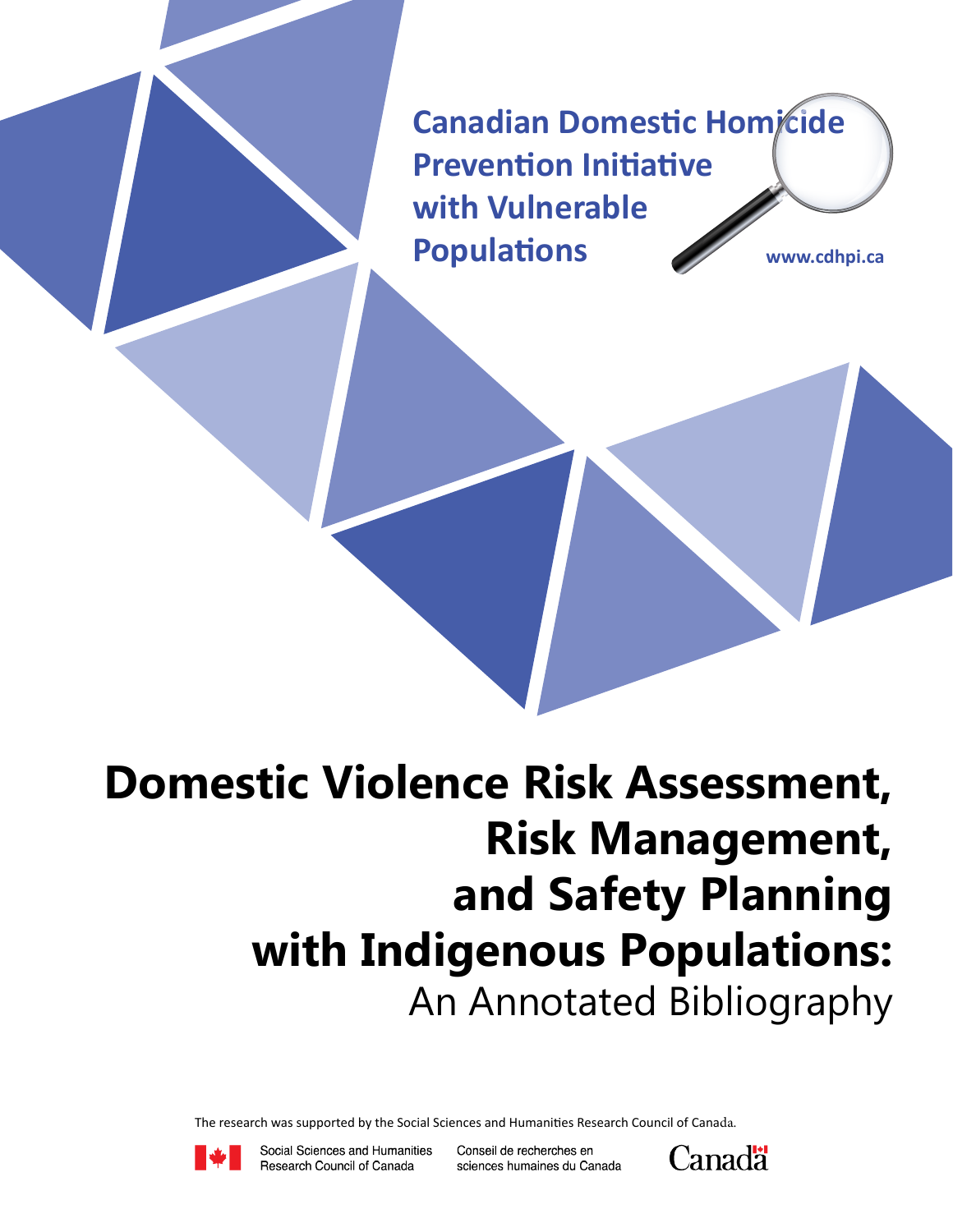## **An Annotated Bibliography**

Produced on behalf of the Canadian Domestic Homicide Prevention Initiative with Vulnerable Populations (CDHPIVP) (http://www.cdhpi.ca)

Authors: Fairbairn, J., Peters, O., Campbell, M., Straatman, A., Dawson, M., & Jaffe, P.

*This work is supported by the Social Sciences & Humanities Research Council of Canada.*

Preamble: Throughout the articles included in this bibliography, there are many factors that are consistently recognized as being unique among various Indigenous populations in Canada, the United States, and Australia. These factors include a history of colonization, legacies of colonialism, and systemic racism and oppression. For the sake of brevity, the identification of these unique factors is not included in each annotation. However, it is essential to note that these unique risk factors are central to Indigenous peoples' increased vulnerability to various forms of violence and health risk.

**1. Barrett, B. J., St. Pierre, M., & Vaillancourt, N. (2011). Police response to intimate partner violence in Canada: Do victim characteristics matter? Women & Criminal Justice, 21(1), 38-62. doi:10.1080/08974454.2011.536057**

This article focuses on interactions between female victims of intimate partner violence and police in Canada. It uses a feminist victim-oriented framework and assesses the influence of sociodemographic characteristics of victims on women's reporting behaviour and the types of police interventions received in response to intimate partner violence. Data for this study are drawn from a subset of female respondents in Canada's 1999 General Social Survey (n = 383). The core findings are that there exists significant racial, economic, and social variations in women's motivation for self-reporting violence to police as well as in the types of law enforcement interventions administered by police. Specifically, survivors of intimate partner violence who experienced police contact were more likely to be visible minority or Aboriginal, to have been born outside of Canada, to have reported a physical or mental limitation, and to have a personal annual income of less than \$30,000 per year. Specific recommendations for risk management include ensuring that criminal justice efforts consider the diverse needs of survivors in regards to pro-prosecution policies, the impact of culture and religion on woman's views of police intervention, and the importance of police presence in reducing the likelihood of escalated violence.

**2. Bohn, D. K. (2003). Lifetime physical and sexual abuse, substance abuse, depression, and suicide attempts among Native American women. Issues in Mental Health Nursing, 24(3), 333-352. doi:10.1080/01612840305277**

This article focuses on physical and sexual lifetime abuse among Indigenous women in their third trimester of pregnancy. It uses a context-specific approach in examining the relationships between abuse and substance abuse, depression, and suicide attempts. Data for this study are drawn from a review of pre- and postnatal medical records, as well as private, in-depth interviews. Core findings are that there are significant relationships among childhood abuse, substance abuse, and adult revictimization; comorbidity exists between substance abuse and psychiatric problems; women abused in childhood were further abused as adults; and there is a relationship between depression and increased numbers of adult and total abuse events. Specific recommendations for risk assessment include ensuring that pediatric and adult health and mental health providers screen for abuse, and that resources exist for pediatric providers to screen for child abuse on a routine basis. Factors that are identified as unique to this population are a history of oppression and prejudice. This article also suggests that investigating regional and tribal differences among Indigenous Americans can be useful in prevention and intervention strategies.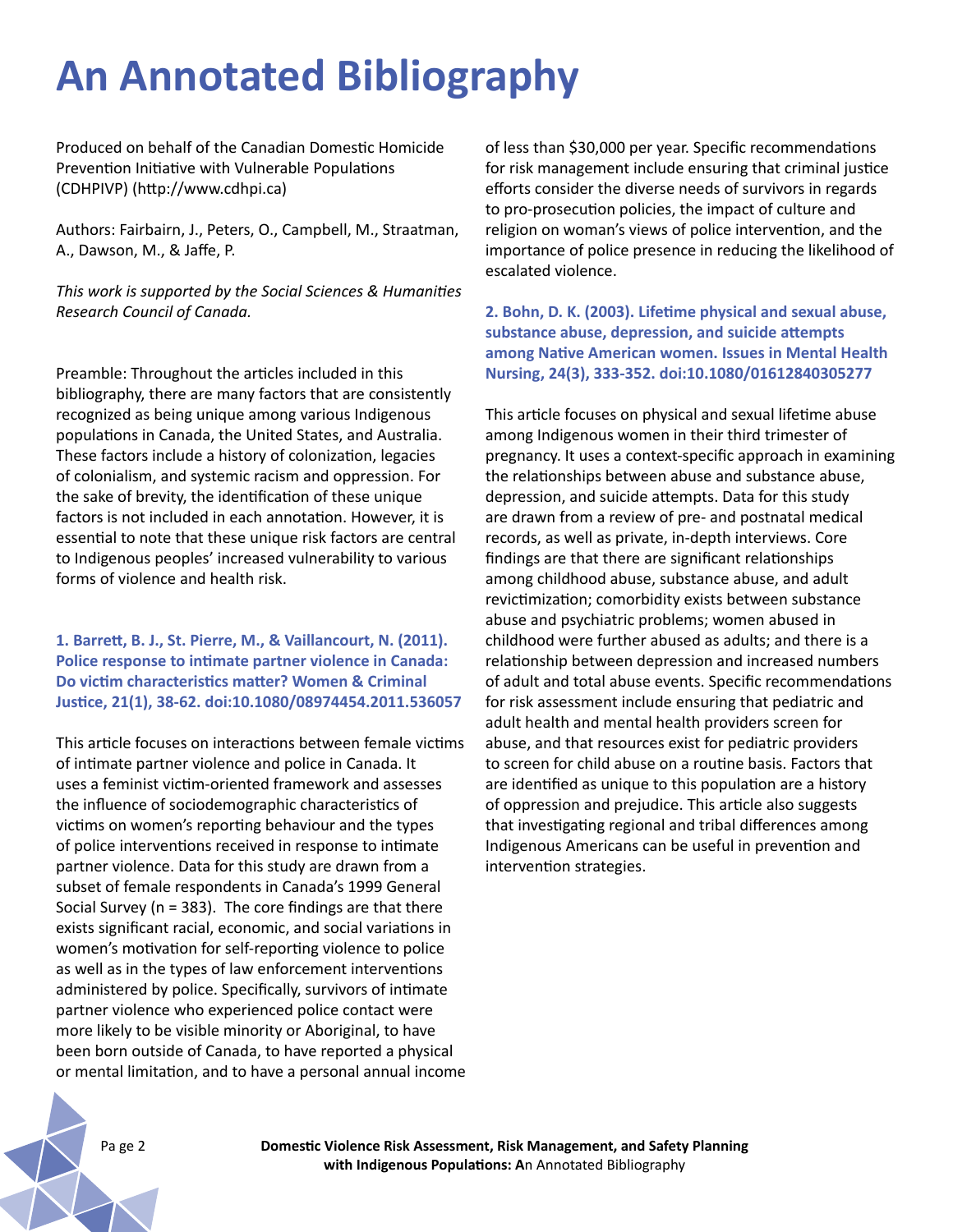**3. Brassard, R., Montminy, L., Bergeron, A.-S., & Sosa-Sanchez, I. A. (2015). Application of intersectional analysis to data on domestic violence against Aboriginal women living in remote communities in the province of Quebec. Aboriginal Policy Studies, 4(1), 3-23. doi:10.5663/aps.v4i1.20894**

The study uses an intersectionality approach to examine domestic violence among Aboriginal Peoples in remote regions of Quebec, Canada. Six focus groups were conducted with two groups of stakeholders, the first consisting of Aboriginal residents, and the second consisting of service providers with experience working with Aboriginal Peoples affected by domestic violence. Recommendations include encouraging discussion of domestic violence within remote communities through violence awareness and prevention campaigns. Participants indicated that Aboriginal women are often reluctant to seek support for fear of losing custody of their children, so education around this may be important to consider during safety planning. Using the intersectionality approach, the authors explain that domestic violence is rooted in specific historical, political, and socioeconomic contexts, which places Aboriginal Peoples at increased vulnerability. These include a normalization and reproduction of violence, leading to a culture of violence, stemming from the history of residential schools and the abusive and violent conditions Aboriginal Peoples were subjected to. Further unique factors included a law of silence around discussing domestic violence, in order to preserve family and community cohesion. Economic dependency, poverty, parental responsibilities, lack of formal education, and geographic isolation, in combination with local, global, and historical structures, increases domestic violence vulnerability for Aboriginal Peoples living in remote regions.

## **4. Brown, J. L., Sue. (2004). Components of an Aboriginalbased family violence intervention program. Families in Society, 85(4), 477-483.**

This article focuses on family violence among Aboriginal Canadians. Data for this study are drawn from telephone interviews with 21 Aboriginal family violence program administrators and service providers across Canada. Core findings are that there must be a balance of traditional history and process with Westernized content and accountability in order for programs to be successful. Respondents identified essential components to a successful program, including: secure funding, sound

administration, properly trained staff, connections to the community, traditional teachings, personal and family awareness, education of the public and clients, and for the program to be multidimensional in its operation. The authors emphasize the importance of maintaining a strong connection to Aboriginal culture and of educating the surrounding community on family violence.

**5. Brownridge, D. A. (2003). Male partner violence against Aboriginal women in Canada: An empirical analysis. J Interpers Violence, 18(1), 65-83. doi:10.1177/0886260502238541**

This article examines the relationship between Aboriginal status and violence against women. Using colonization theory, this authors assess the validity of established risk markers of violence for both Aboriginal and non-Aboriginal women in Canada. Data for this study are drawn from Statistics Canada's cycle 13 of the General Social Survey in 1999. Core findings are that the odds of violence are significantly higher for Aboriginal women when compared to non-Aboriginal women. Risk markers for violence that have been identified as specific to Aboriginal women include being young, unemployed, having low educational attainment, and having a partner who is unemployed. As well, they are more likely to be living common-law, reside in a rural area, have a larger family, have a previous marriage or common-law union, have a partner who engages in patriarchal domination, and have a partner who consumes alcohol heavily. Overall, Aboriginal women are significantly more likely to report experiencing every form of partner violence. The authors found that, although risk markers of violence operate in the same direction for Aboriginal and non-Aboriginal women, there is evidence that risk markers have a more significant impact on the odds of violence for Aboriginal women. Specific recommendations for risk assessment include designing policy and global initiatives based on knowledge of risk markers to reduce violence against Aboriginal women while restoring missing elements of Aboriginal culture.

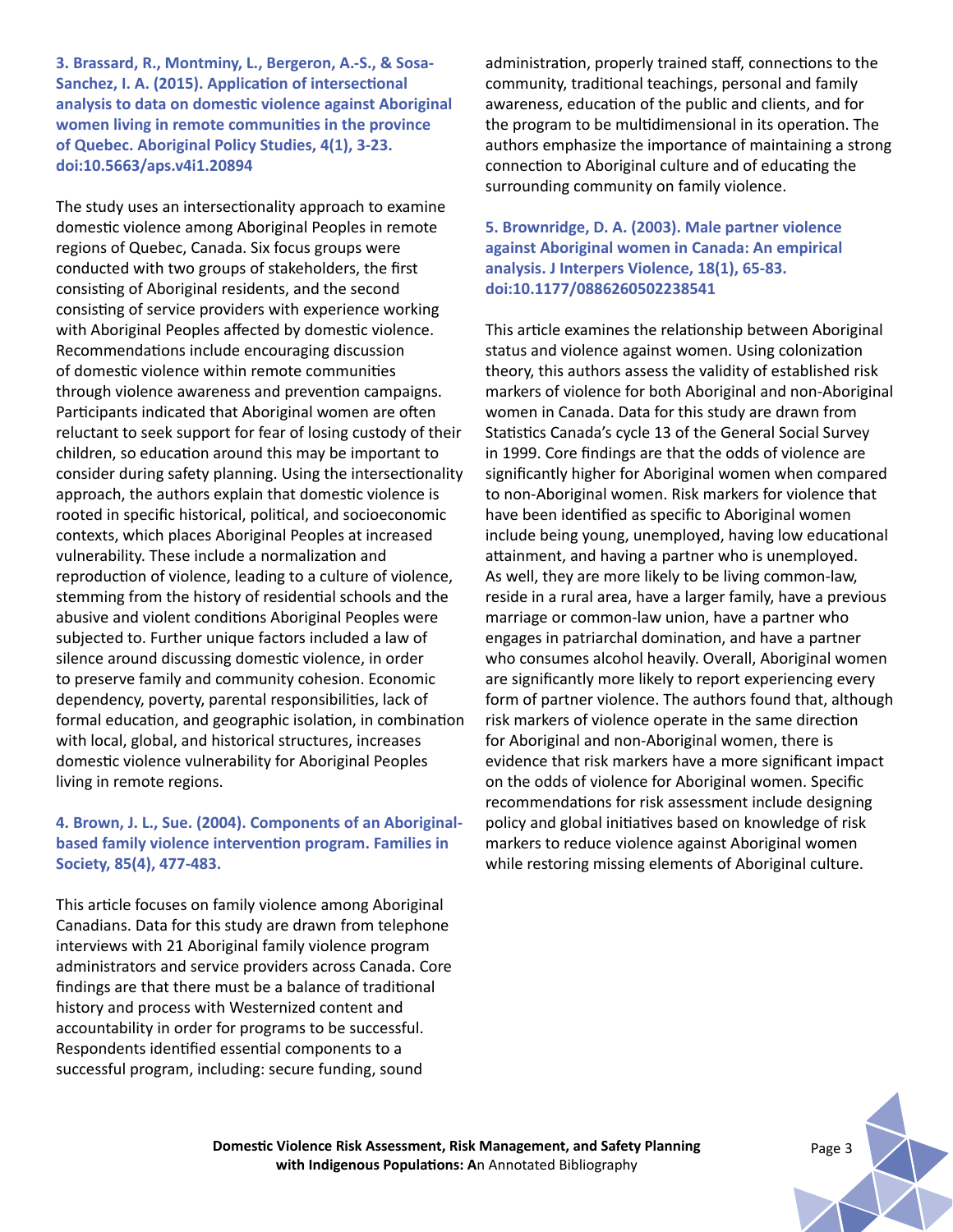**6. Brownridge, D. A. (2008). Understanding the elevated risk of partner violence against Aboriginal women: A comparison of two nationally representative surveys of Canada. Journal of family violence, 23(5), 353-367. doi:10.1007/s10896-008-9160-0**

This article focuses on elevated risk of experiencing partner violence among Aboriginal women in Canada. It uses colonization theory and assesses the validity of risk factors for intimate partner violence. Data for this study are drawn from cycles 13 and 18 in Statistics Canada's General Social Survey (n=7,126; n=6,615). Core findings are that while the prevalence of violence against Aboriginal women in Canada declined, Aboriginal women's elevated risk of experiencing violence remained fairly stable across both GSS surveys. Aboriginal women in Canada continue to face an elevated risk of violent victimization by an intimate partner and much of this elevated risk may be linked to the colonization of Aboriginal peoples as is posited by colonization theory. The article asserts that risk factors do not completely capture all elements of colonization that may be impacting violence against Aboriginal women. Specific recommendations for risk assessment include examining violence in the context of cultural continuity at individual and community levels.

**7. Burnette, C. E. C., Clare. (2014). ''It will always continue unless we can change something'': Consequences of intimate partner violence for Indigenous women, children, and families. European Journal of Psychotraumatology, 5. doi:http://dx.doi.org/10.3402/ ejpt.v5.24585**

This article focuses on American Indigenous women's perspectives on the impact of intimate partner violence on women, children, and families. It lends support for social learning theory and identifies the intergenerational nature of violence. Data for this study are drawn from in-depth interview with 29 Indigenous women from a southeastern tribe in the United States who have been affected by intimate partner violence. The authors find that the consequences of intimate partner violence transcend personal boundaries and affect children and families across generations. Reports of psychological consequences on children parallel those reported by women, as the majority of women had witnessed intimate partner violence in childhood. Specific recommendations for risk management include creating culturally specific interventions that incorporate the family.

**8. Campbell, K. M. (2007). What was it they lost?: The impact of resource development on family violence in a northern Aboriginal community. Journal of Ethnicity in Criminal Justice, 5(1), 57. doi:10.1300/J222v05n01\_04**

This article explores on how members of an isolated, northern Aboriginal community understand the problem of family violence, as well as their perceptions about the factors that influence its continuation. Data for this study are drawn from semi-structured, qualitative interviews conducted with 11 individuals involved in family violence intervention (7 social service and community workers, 3 police officers, and 1 band office worker). The authors found that the impact of resource development and community displacement has had long-term and farreaching effects on family violence. Displacement is identified as exacerbating family violence by altering familial and kinship ties, allowing for greater access to alcohol and drugs, and hindering a sense of community. Specific recommendations for risk management are for restorative justice initiatives to allow for community involvement, including elders in responses to family violence, and creating workshops for couples on different topics affecting family life. The importance of spending time on the land is discussed at length as a tool to reconnect with Aboriginal tradition.

### **9. Chase, R. M., J.; Diffey, L. (2010). Life story board: A tool in the prevention of domestic violence. Pimatisiwin, 8(2), 145-154.**

This article explores the potential of applying Life Story Board (LSB) methods to Canadian First Nations, Inuit, and Métis populations. The authors suggest that LSB may be used to respond to, understand, and prevent domestic violence among these populations. LSB has been found to be an effective method of assessment and therapeutic intervention for older children, youth, and adults affected by war. The authors recommend use of LSB in the context of domestic violence prevention as it can draw out resilience and coping strategies, helping to visualize a way through and out of a cycle of violence. The authors recommend using LSB to frame community-led assessments and interventions along with quantitative social indicators in order to inform policy and program development.

Pa ge 4 **Domestic Violence Risk Assessment, Risk Management, and Safety Planning with Indigenous Populations: A**n Annotated Bibliography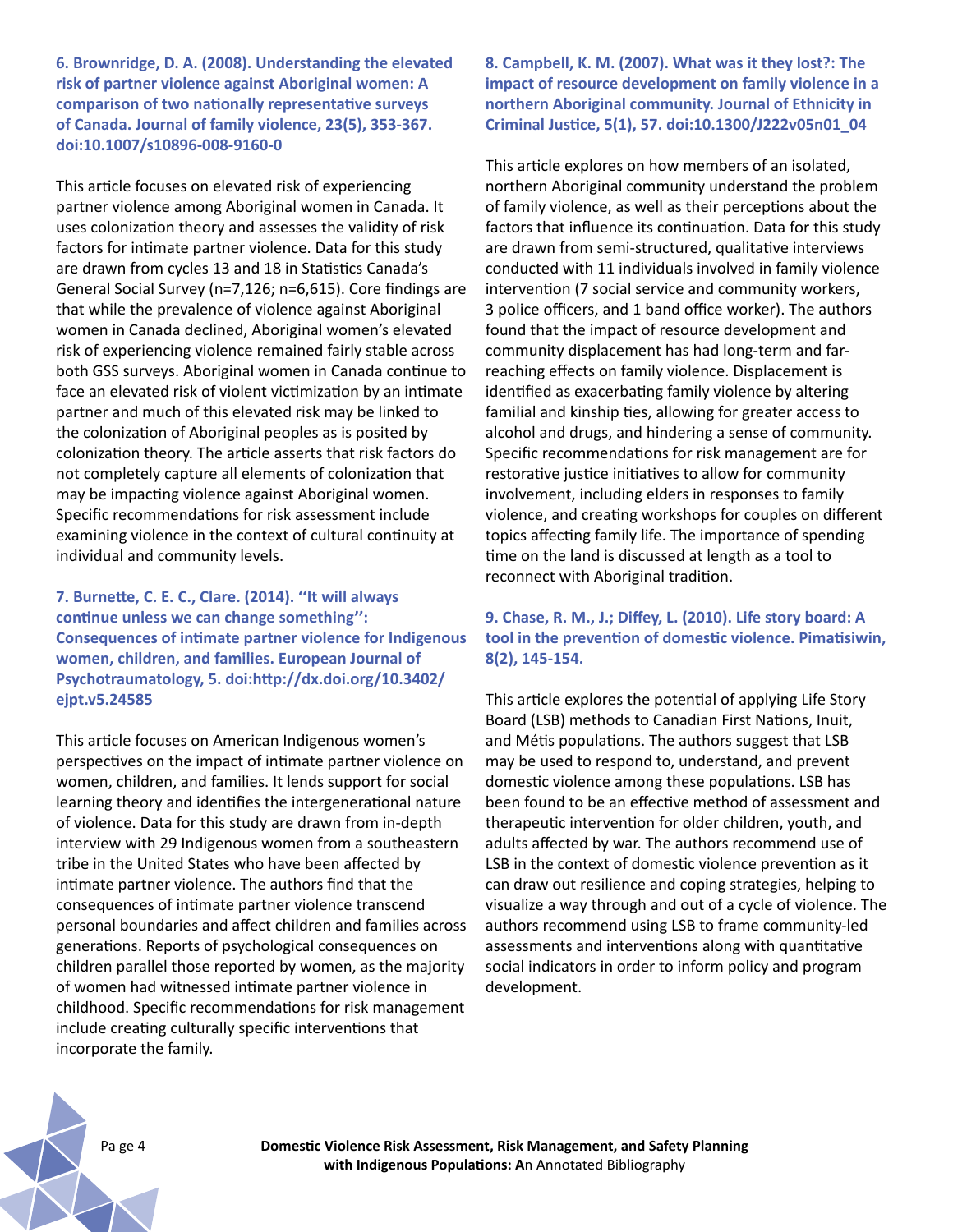**10. Cripps, K., & McGlade, H. (2008). Indigenous family violence and sexual abuse: Considering pathways forward. Journal of Family Studies, 14(2-3), 240-253.** 

This article critically examines the international transference of the Community Holistic Circle Healing process (CHCH) developed by the Hollow Water community in Canada. Overall, the CHCH process was found to have pros and cons. The process appears more satisfactory for the perpetrator than the victim, but has resulted in low recidivism rates. Specific findings for risk management include making sure that community processes adopt precautions that recognize power imbalances within Indigenous communities, and that the process meaningfully acknowledges the victims' concerns. The authors agree that it is important to involve members of the community who have been victims or perpetrators of sexual assault in the creation and implementation of the program to ensure that the process is founded on knowledge and healing from sexual assault.

**11. Daoud, N., Smylie, J., Urquia, M., Allan, B. & O'Campo, P. (2013). The contribution of socio-economic position to the excesses of violence and intimate partner violence among Aboriginal versus non-Aboriginal women in Canada. Canadian Public Health Association, 104(4), 278- 283.** 

This article sets out to examine the relationship between socio-economic position and abuse and intimate partner violence among Aboriginal versus non-Aboriginal women in Canada. Using logistic regression analysis, data for this study are drawn from a nationwide sample of 57, 318 Canadian-born mothers of "singletons" who participated in the Canadian Maternity Experiences Survey in 2006-2007. Core findings are that socio-economic position is a predominant contributor to explaining the association between women identity, abuse and intimate partner violence. The likelihood of abuse and intimate partner violence was almost four times higher among Aboriginal mothers compared to non-Aboriginal mothers. Aboriginal mothers were younger, more likely to be lone mothers, have a low socio-economic position, and have less education and income compared to non-Aboriginal mothers. The authors assert that improving socio-economic position can help reduce violence against Aboriginal women while being informed of social processes and services helps to mitigate abuse. The historical impact of colonization was identified as factor unique to this population.

**12. Davis, K. T., B. (2002). Voices from the margins, part 1: Narrative accounts of Indigenous family violence, & part 2: Narrative accounts of the support needs of Indigenous families experiencing violence. Contemp Nurse, 14(1), 66- 85. doi:10.5172/conu.14.1.66**

This two-part article explores the context of Indigenous family violence and rural women's experiences supporting domestic violence survivors. The authors use semistructured interviews and storytelling to identify concerns and needs of those who have been affected by family violence. Data for this study are drawn from 11 women identified as informal supporters of rural women surviving domestic violence, three of which offered to share their experiences through storytelling. Core findings are that the prevalence of Indigenous family violence is largely systemic, driven by factors including the effects of colonization, unprofessional behaviour by health care workers, lack of confidentiality in rural community service providers, and living in isolation. The authors find that, in these communities, family violence was largely considered to be normal. The authors recommend that nurses adopt a human rights perspective and reflect on health effects of Indigenous family violence in order to support the unique needs of Indigenous families. While there are mixed findings on support for perpetrator programming, the authors assert that there needs to be an increase in overall funding for women's and men's healing programs as well as education directed at younger generations to prevent systemic abuse.

**13. Day, A., Jones, R., Nakata, M., & McDermott, D. (2012). Indigenous family violence: An attempt to understand the problems and inform appropriate and effective responses to criminal justice system intervention. Psychiatry, Psychology and Law, 19(1), 104- 117. doi:http://dx.doi.org/10.1080/13218719.2010.5437 54**

This article discusses intervention possibilities for perpetrators of family violence who identify as Indigenous. The focus is on Australian Indigenous populations including both Aboriginal and Torres Strait Islander peoples, and the article is a literature review of the effectiveness of implementing culturally appropriate models of violence in intervention programming. Core findings are that culturally informed models of violence contribute to an effective response to Indigenous family violence. Specific recommendations for risk management include (1) having Indigenous staff involved in the planning, delivery,

**Domestic Violence Risk Assessment, Risk Management, and Safety Planning** *Page 5* **with Indigenous Populations: A**n Annotated Bibliography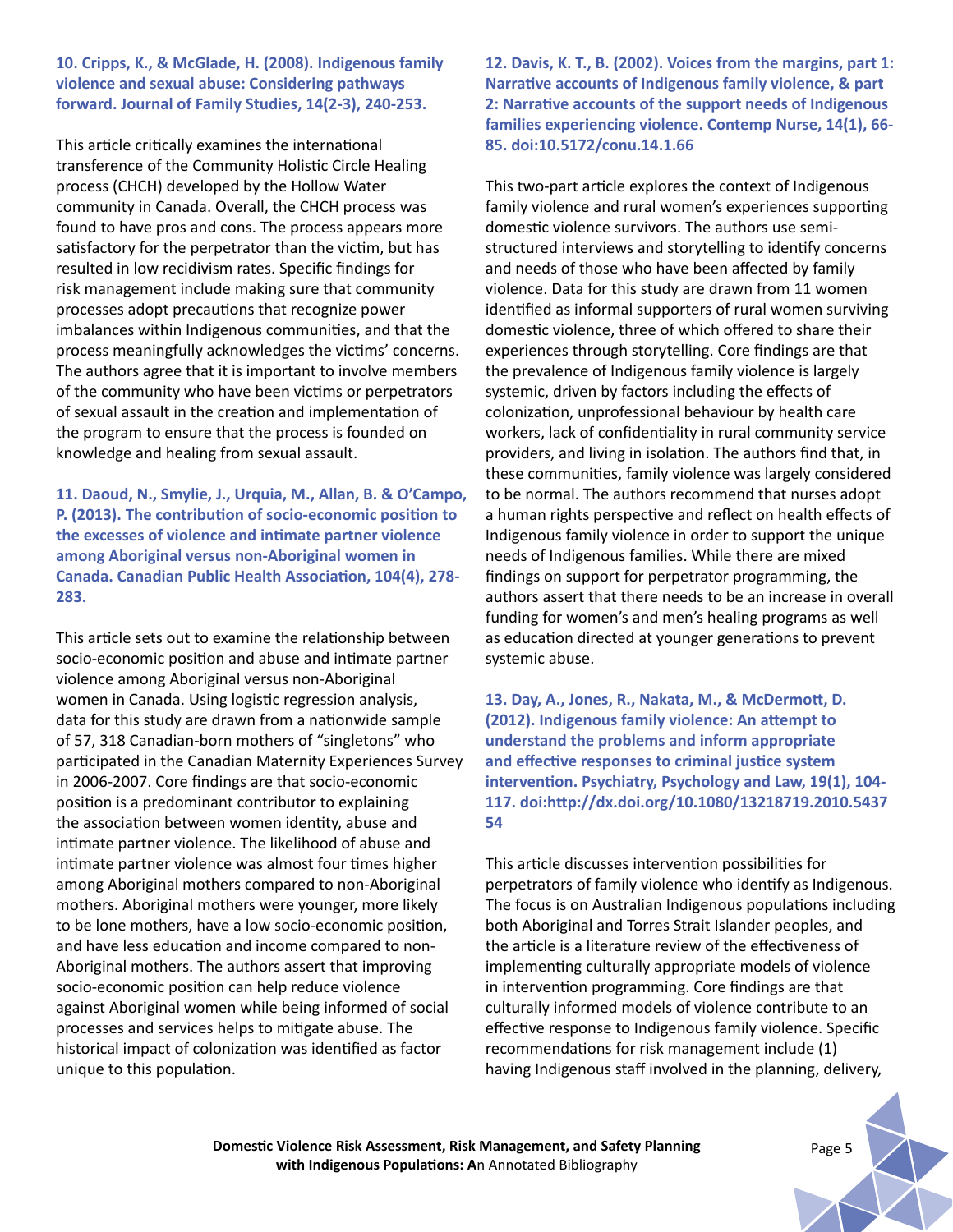and evaluation of offender programming, (2) training Indigenous and non-Indigenous workers in regular and ongoing cultural awareness training, and (3) segregating Indigenous offenders for treatment. The authors found that segregating Indigenous offenders facilitated selfdisclosure, as these offenders were passive and withdrawn if participants were mixed. Additionally, they stress that cultural awareness training is useful to all workers as it strengthens cultural knowledge.

**14. Dickson-Gilmore, J. (2014). Whither restorativeness? Restorative justice and the challenge of intimate violence in Aboriginal communities. Canadian Journal of Criminology and Criminal Justice, 417-446. doi:10.3138/ cjccj.2014.S02**

This article explores whether restorative justices processes should be applied to intimate partner violence in Aboriginal communities. The discussion is based off of the author's experiences working in northern Cree communities. The core findings are that there are many challenges that must be adequately addressed before using restorative justice. These challenges include identifying the risk of coercion, normative problems in community understandings of intimate partner violence, and using restorative justice as a cheap alternative. Before restorative processes can be applied to intimate violence in Indigenous communities, there must be good working partnerships between police and courts that can provide coercive oversight for successful use of restorative processes. As well, issues must be addressed in a way that considers the uniqueness of communities that are isolated. The author asserts that reluctance to involve the police stems from limited availability and the risk of non-response. Recommendations for safety planning include pushing for additional human and monetary resources while supporting communities and community justice programs. These resources should give priority to safety planning to ensure physical and emotional safety of survivors and their family within the community and justice processes. Factors that are identified as unique to this population are limited access to shelters and crisis centers and easy access to hunting weapons.

**15. Jones, R., Masters, M., Griffiths, A., & Moulday, N. . (2002). Culturally relevant assessment of Indigenous offenders: A literature review. Australian Psychologist, 37(3), 187-197.** 

This article focuses on the development of a culturallyrelevant assessment of Indigenous offenders. It explores risk factors and needs of offenders and ties these findings to the high rates of Indigenous reoffending in Australia. The literature included in this article draws primarily from Australia, Canada, and New Zealand, with a focus on prison-based programming. Spoken word data is drawn from focus groups with Koorie offenders in Victoria (n = 35) who discuss their needs of and views on correctional programming. Core findings are that the needs of Indigenous offenders do not fit the criminogenic/noncriminogenic distinction and need to be met with holistic and traditional healing approaches in programming. According to the authors, risk assessment should include the identification of static risk factors such as lower mean age than non-Indigenous offenders (29 years versus 33 years) and being male. Dynamic risk factors included alcohol abuse, jealousy, interpersonal conflict, unemployment boredom and excess of unstructured time, lack of a positive sense of identity, and lack of positive parenting models. As well, misinterpretations of Indigenous dispute resolution strategies and loss of traditionally cultural solutions over time were identified as reasons for the feuding to result in criminal convictions. Recommendations for risk management include safe and suitable housing options for offenders and longer postrelease programming with more staffing to follow-up with offender progress and provide support.

#### **16. Cripps, K. (2007). Indigenous family violence: From emergency measures to committed long term action. Aust Indig Law Rev, 11, 7-18.**

This article focuses on family violence in Australian Indigenous communities. It examines existing reports and programming on Indigenous family violence and proposes a conceptual framework to address family violence in Indigenous communities. Data for this study are drawn from a literature review and prior research conducted by the author. The article puts forward eight steps to guide responsive interventions: (1) use a holistic approach that recognizes that all family members are affected by violence and must be supported in varying degrees, (2) have public admission by the community of the extent and effect of violence, (3) involve community leaders in discussion

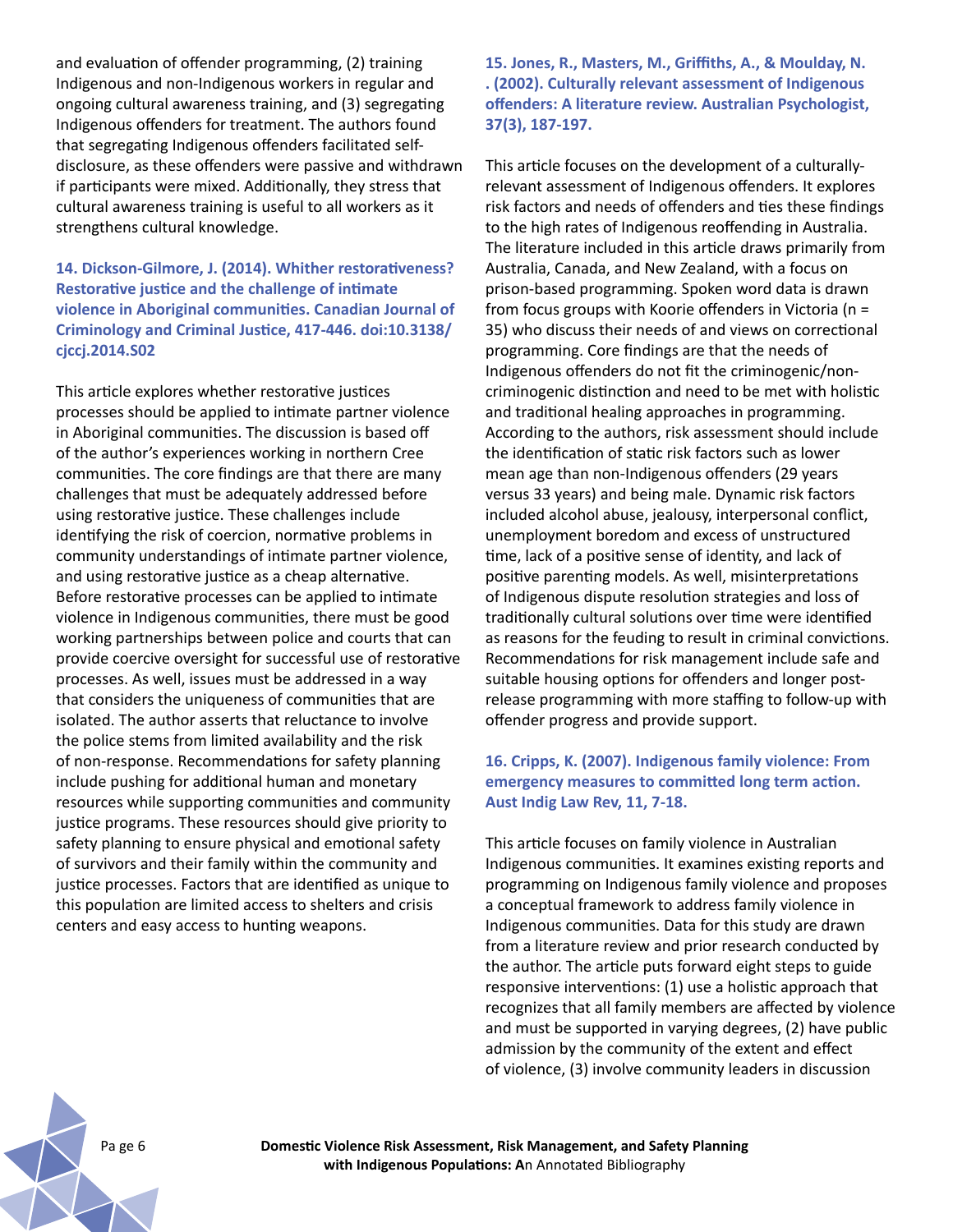about the problem and input in defining parameters, (4) assess the problem and capacity of the community to address it, (5) develop responsive programming in consultation with the local community, (6) work with existing service providers to identify how they can support the community response, (7) implement the program once funding and support are secured, and (8) evaluate the program. Specific findings for risk management include recognizing that western family violence responses are culturally inappropriate and ineffective, particularly when seeking to separate the victim from the perpetrator and leading to the division of Indigenous families. Specific recommendations for safety planning include expanding the number of safe houses available to women and children, upgrading existing facilities, extending staffing hours, and extending medium term housing for ease of transition to 'normal' living. Overall, the author acknowledges that definitive solutions to Indigenous family violence must be sought in the communities themselves.

## **17. Kiyoshk, R. (2003). Integrating spirituality and domestic violence treatment: Treatment of Aboriginal men. Journal of Aggression, Maltreatment & Trauma, 7(1- 2), 237-256.**

This article focuses on domestic violence treatment for male Aboriginal offenders. It explains the development and success of the Change of Seasons treatment model and discusses similarities between Aboriginal worldviews, Wilber's transpersonal psychology, Sheldrake's fields theory, and Senge's systems thinking. Overall it was found that a key characteristic that ensures success in treatment is combining spirituality with everyday life. The most common ceremonies are the smudge, talking circle, and sweat lodge purification ceremony. These were found to complement existing programs. The author asserts that real learning and transformation come from involvement within the program, lending to the importance of these ceremonies. As well, program counsellors are seen as responsible in assisting clients in ways that confront violence in communities by returning to traditional spiritual practices. Recommendations include approaching spousal abuse counselling by considering all factors, forces, and players influencing any given circumstance. All three perspectives draw together a holistic, egalitarian, circumspect, and eclectic approach to counselling.

**18. Larsen, A.C., & Petersen, A. (2001). Rethinking responses to 'domestic violence' in Australian Indigenous communities. The Journal of Social Welfare & Family Law, 23(2), 121-134.**

This article examines current ways of thinking about and responding to violence against Indigenous women in Australia. It assesses the effectiveness of Australia's initiatives to eliminate violence against Indigenous women in the 1990's. The core findings are that communitybased programs cannot work in isolation from criminal justice intervention. The criminal justice system must be viewed not only as a means of punishment, but also as an institution for expressing human rights norms. The authors recommend that emphasis be placed on social and cultural significance of punishment and that local and national programs be evaluated. Specific issues identified include problems of sexist and racist police culture, weaknesses in reporting and pretrial procedures, absence of appropriate services for victims, and reluctance of victims to make reports. As well, issues were found surrounding the legal defense of 'customary law'. This defense was found to legitimize violence and assert that it is Aboriginal 'tradition' to discipline and punish wives. Specific recommendations for safety planning include ensuring that offender punishment is culturally appropriate, effective, and considered just, as well as training police and law officials on domestic violence.

**19. Lauw, M. L. S., J.; Herring, S.; McNamara, L.D. (2013). 'Talk, talk, cry, laugh': Learning, healing and building an Aboriginal workforce to address family violence. Australian Health Review, 31(1), 117-120. doi:10.1071/ AH11117**

This article reports on a training program for Australian Aboriginal workers responding to child sexual assault and other forms of family violence. The program, Certificate IV in Aboriginal Family Health (Family Violence, Sexual Assault and Child Protection) was developed by the New South Wales Health Education Centre against Violence. Data for this case study are drawn from course participants (n = 196) over approximately 5 years. In this time, the average student intake doubled from 11 students per year to 22 and the qualification rate increased from 52 to 92 percent. Success was attributed to the recognition of the emotional impact of training and its links to participants own histories, addressing participants negative prior educational experiences, and developing content on the recent sociopolitical history of Aboriginal people. The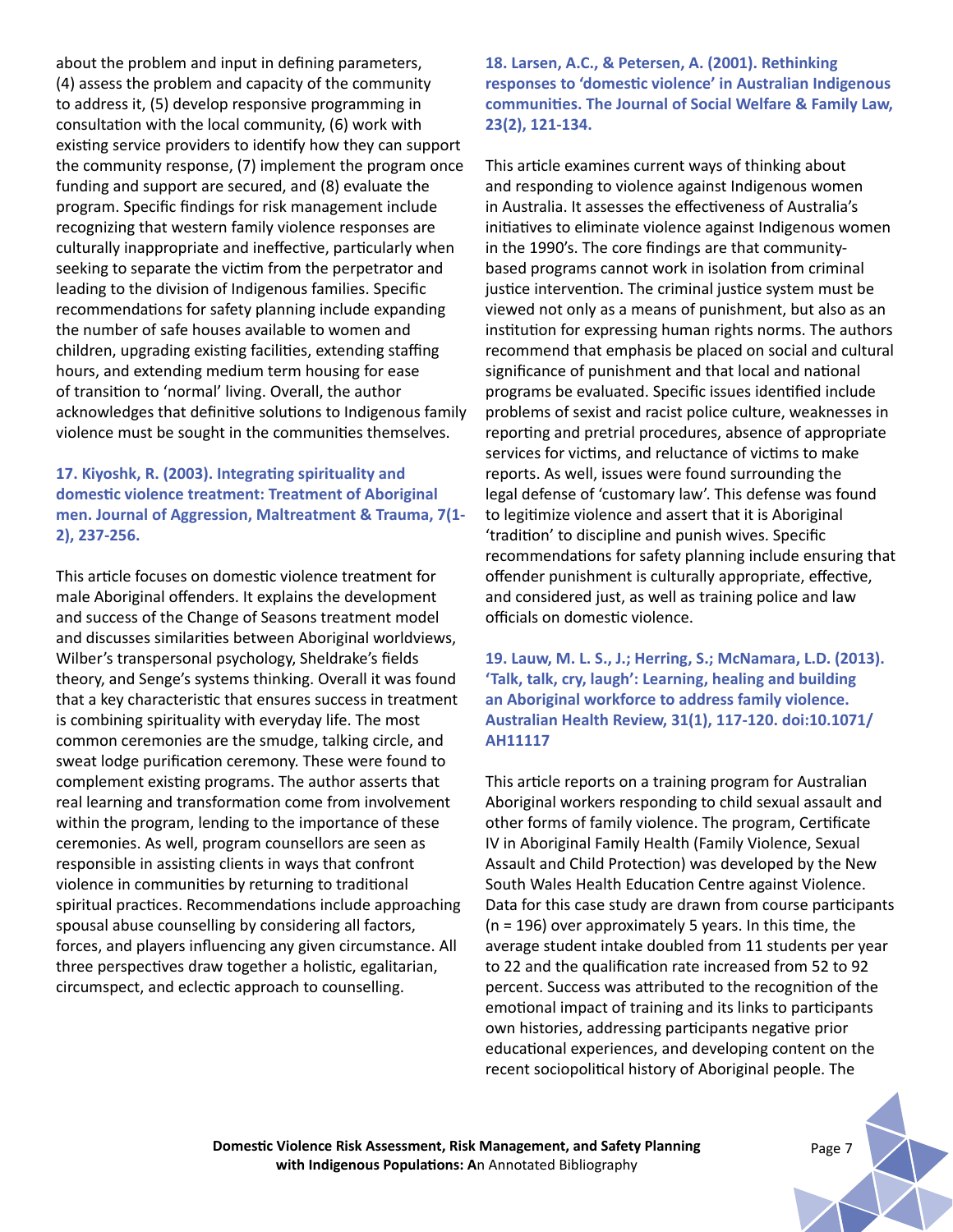authors found that participants benefited from directly engaging with prior traumatic experiences and negative educational experiences, and examining historical factors of Aboriginal marginalization.

#### **20. Lester-Smith, D. (2013). Healing Aboriginal family violence through Aboriginal storytelling. International Journal of Indigenous Peoples, 9(4), 309-321.**

This article focuses on family violence intervention for Aboriginal men and woman as both victims and perpetrators of violence. It describes a three-year study with the Warriors against Violence Society in Vancouver, Canada. Data for this study are drawn from 22 program facilitators and participants (11 men and 11 women) ages 29 to 63. Core findings are that the success of this intervention model is largely due to its emphasis on holism and use of sharing/learning traditions across male-only, female-only, and co-ed settings. Participants indicated that they felt healthier, happier, and more connected to their culture as a result of the program. Participants were able to establish relationships with others, work through their struggles in a supportive environment, and practice patience and honesty in a group setting. Specific recommendations for similar intervention strategies include creating culturally competent environments, ensuring interventions are culturally relevant, and emphasizing tradition, honesty, holism, humility, and spirituality.

#### **21. Marchetti, E. (2015). An Australian Indigenousfocused justice response to intimate partner violence: Offenders' perceptions of the sentencing process. British Journal of Criminology, 55(1), 86-106.**

This article focuses on the use of Indigenous sentencing courts (ISC) for Indigenous offenders of intimate partner violence in Australia. It uses critical race and Indigenous justice frameworks to explore Indigenous offenders' perceptions of ISC and how their experiences compare to appearances in mainstream courts. This authors also explore how this type of jurisprudence impacts perceptions of justice and opportunities to change behaviour for Indigenous intimate partner violence offenders. Data for this study are drawn from 30 in-depth interviews with male and female Indigenous offenders who have appeared before an ISC at least 18 months prior to the interview. The majority of participants found the ISC process to be fairer than the mainstream process even though it was more confrontational. According to participants, the presence and involvement of Elders and

Community Representatives both shamed and supported offenders in a way that reflected cultural values and norms. All but one of the participants felt that the ISC was fairer due to either their sentencing outcome or the way the process was conducted. They felt that they were given a chance to be heard and were listed to by the Elders, magistrate, and prosecutor. Fifty percent self-reported that they had not reoffended in intimate partner violence since their ISC appearance. Some participants noted lower alcohol and/or drug consumption and said they had learned to walk away from arguments after appearing in the ISC. The author notes that the ISC may be a good alternative to restorative justice practices that have been viewed as beneficial to the offender at the expense of the victim safety.

**22. Meuleners, L. B. P., Lee, A. H. P., Hendrie, D. M., & Fraser, M. (2010). A population study on Indigenous hospitalisations for interpersonal violence. Australian Health Review, 34(1), 123-126.** 

This article sets out to document and compare demographic characteristics, repeat admission, and length of hospital stay among male and female Indigenous Australians who have been hospitalized for interpersonal violence. This study draws from data on Indigenous patients collected between 1990-2004 in the West Australia Mortality Database and the Hospital Morbidity Data System (n = 17, 384). Core findings are that the majority of hospitalizations were for women (56%) with women more likely to be admitted due to maltreatment and rape (12%). The rate of hospitalizations for women was 1.3 times that of Indigenous men. Age, residential location, and length of hospital stay were found to be similar between both sexes. The largest proportion of victims was between the ages of 25-34, and most hospital admissions were for people in remote areas, followed by rural and then metropolitan. Specific recommendations safety planning and prevention include prioritizing resource allocation in order to decrease the burden of interpersonal violence on the Indigenous community.

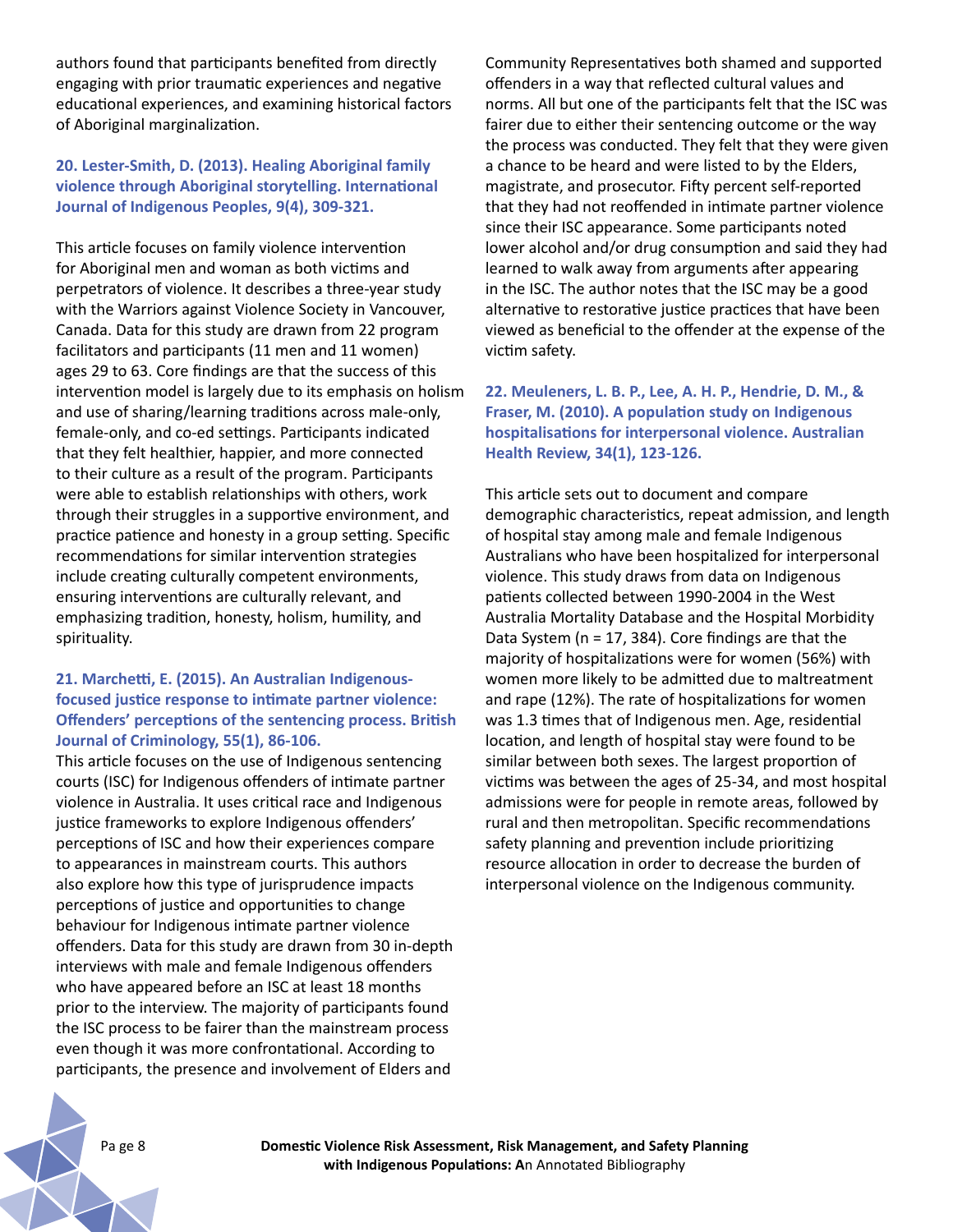**23. Moffitt, P., Mauricio, H., Marshirette, M., Mackenzie, A. (2013). Intimate partner violence in the Canadian territorial north: Perspective from a literature review and a media watch. International Journal of Circumpolar Health, 72, 215-221.** 

This study is a literature review and media watch regarding intimate partner violence in the Canadian territorial north. Data for this study are drawn from a review of articles from 1990-2012 as well as a media watch from 2009-2012. Core themes emerging from the literature review include: colonization, alcohol and substance abuse, effects of residential schooling, housing inadequacy, helpseeking, and gaps in the justice system. Specifically, direct colonial impacts precipitating intimate partner violence are economic stress and dependency, disagreement and jealousy, lack of communication between intimate partners, and alcohol and substance use. Main themes found in the media watch revolve around: reported murders from intimate partner violence, reported assaults and criminal charges by partners, emergency protection orders, and awareness campaigns and prevention measures. Media reported a common theme where murders were committed by a perpetrator who had a prior history of abuse with the victim. Media also tended to focus on controversial emergency protection orders. The authors find that published literature provides the context for understanding the circumstances surrounding intimate partner violence while media reports drive public perceptions of intimate partner violence and homicide and describe current interventions and public awareness campaigns. They conclude that the lack of research and understanding of intimate partner violence in the Canadian territorial north illustrates the need for current research and action.

#### **24. Nixon, K. L., Bonnycastle, C., & Ens, S. (2015). Challenging the notion of failure to protect: Exploring the protective strategies of abused mothers living in urban and remote communities and implications for practice. Child Abuse Review.**

This article examines how abused mothers protect their children from their partner's violence. Data for this study are drawn from semi-structured interviews with 18 women in Manitoba, Canada recruited from women's resource centres and crisis shelters, with 14 of these women selfidentifying as Aboriginal. Core strategies for protection include (1) physically separating the child from the abuser, (2) removing the child temporarily from the situation, (3)

terminating the mother's relationship with the abuser, (4) teaching the child a safety plan or secret code word to use in violent situations, and (5) avoiding fights or confrontations with the abuser. More northern participants described relying on informal supports (friends, family) to protect their children. Specific recommendations for risk assessment include: (1) professionals should ask abused mothers how they protect their children as a form of empowerment, and (2) professionals should give credit to mothers for the strategies they use to try and protect their children. Specific safety planning strategies include developing comprehensive case plans that emphasize women's strengths and capacities.

#### **25. Puchala, C., Paul, S., Kennedy, C., Mehl-Madrona, L. (2010). Using traditional spirituality to reduce domestic violence within Aboriginal communities. The Journal of Alternative and Complementary Medicine, 16(1), 89-96.**

This article explores the efficacy of involving traditional healing elders (THE) within the context of clinical care of Canadian Indigenous families involved in psychological treatment for domestic violence. It uses the My Medical Outcomes Profile 2 scale (MYMOP2). Data for this study are drawn from initial and follow-up narrativestyle interviews with 69 Indigenous clients receiving a psychiatric assessment related to domestic violence (victims and/or perpetrators) between July 2005 and October 2008. The authors find that including traditional spirituality through THEs in psychiatric practice is effective for reducing domestic violence. Participants with elder involvement showed significant change in MYMOP2 ratings in terms of symptom severity scores in contrast to those with no elder involvement. Recommendations for risk management include integrating spiritual ceremonies (sweat lodges, talking circles, pipe ceremonies) into domestic violence treatment. The use of storytelling was found to aid in reconstructing self-narratives and redefining gender relationships. As well, THEs were able to use a concentric circle approach to provide an alternative method for conflict resolution. Other unique contributions of this study include identifying the unique role a THE plays compared to a medical professional and the suggestion that research protocols should be modified for Indigenous communities in which elders are the ultimate authority.



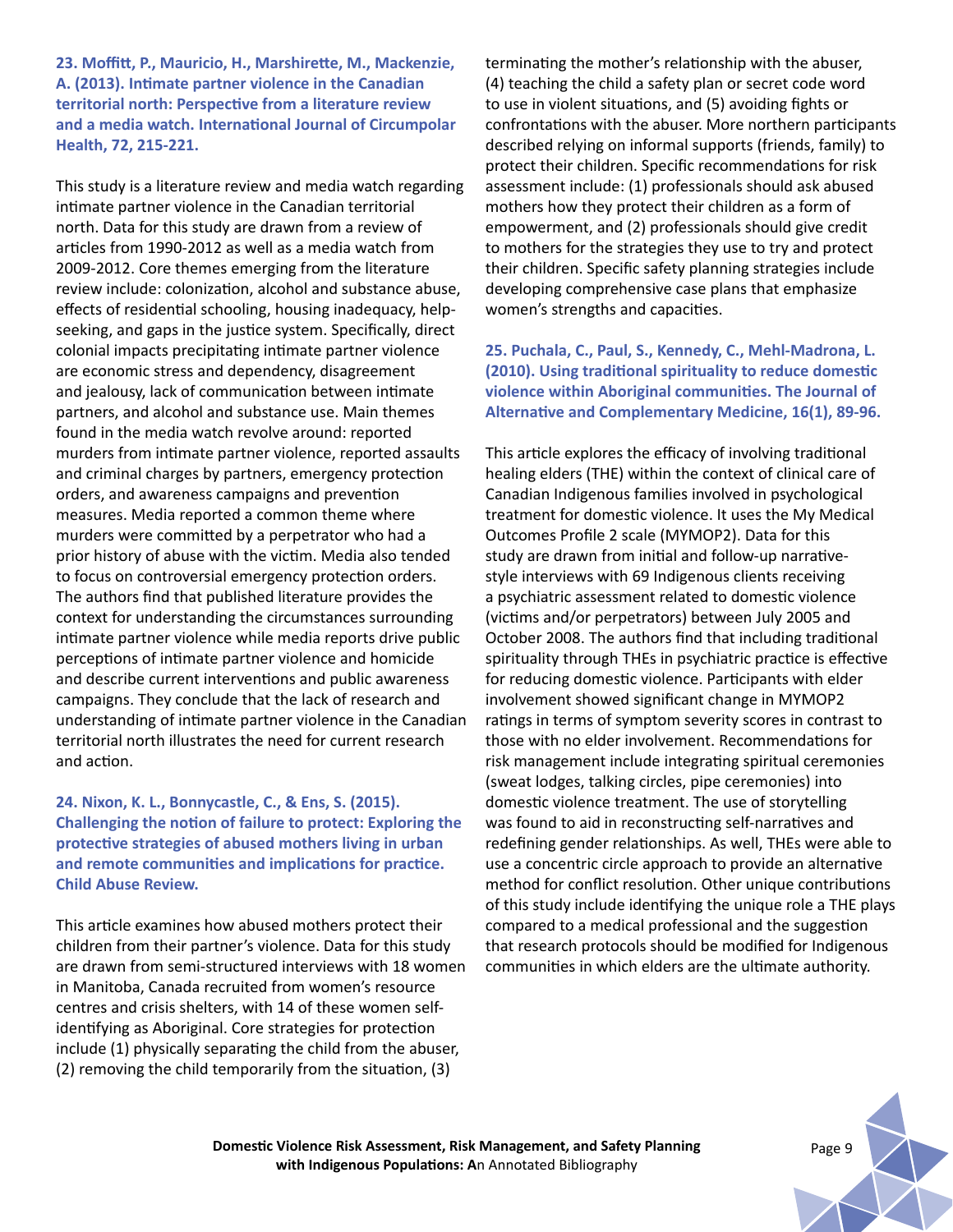**26. Riel, E., Languedoc, S., Brown, J., Gerrits, J. (2014). Couples counseling for Aboriginal clients following intimate partner violence: Service providers' perceptions of risk. International Journal of Offender Therapy and Comparative Criminology, 60(3), 286-307. doi:10.1177/0306624X14551953**

This article focuses on service provider perceptions of risk issues for couples' counseling with Aboriginal clients following intimate partner violence. It draws from current literature on risk assessment strategies and discusses these findings in the context of five concepts emerging from this study: collaterals, commitment to change, violence, mindset, and mental health. Data for this study are drawn from 25 interviews with service providers. The core findings are that intimate partner violence interventions should (1) have a restorative focus and approach, (2) be culturally competent, and (3) involve the community. Service providers made specific recommendations for risk assessment such as using information collected from collaterals including traditional knowledge holders such as Elders, needing evidence of commitment to a healthy and violence-free relationship, and recognition of cultural genocide of Indigenous peoples. Other recommendations include using a restorative approach toward program development and delivery that is culturally located and informed, and considering geographic location, foster care history, and residential school experience.

**27. Riel, E. M., Languedoc, S., Brown, J., & Rodgers, J. (2014). Safety for Aboriginal women in couples counseling where there is a history of intimate partner violence. Journal of Offender Rehabilitation, 53(6), 478- 500. doi:http://dx.doi.org/10.1080/10509674.2014.9317 49**

This article focuses on addressing safety in couples' counseling for Canadian Aboriginal populations where there is a history of intimate partner violence. Data for this study are drawn from telephone interviews with 25 service providers in the field of intimate partner violence with experience working with Aboriginal clients. The authors use Trochim's (1987) concept system to map results. The authors identify four key issues: mandatory reporting, personal responsibility, community involvement, and separate support for women. Specific findings for risk assessment include the need for consistent and systematic reporting to monitor nonviolence and assess safety. Regarding risk management, service providers recommended that men should be expected to make a

formal agreement to proceed with counseling. This should be done through a verbal and written contract which details commitment to safety, addressing issues in session rather than outside of it, and having stressors monitored by submitting regular check-ins on behaviour and coping. Recommendations for safety planning include allowing the woman to suspend counseling and complete exit planning if her safety becomes threatened, needing clear rules about whom to contact outside sessions and under certain circumstances, involving elders in the promotion of safety through offering spiritual guidance, accountability, and a positive influence, and having separate check-ins for women prior to meeting as a couple.

**28. Shea, B. N., Nahwegahbow, A., Andersson, N. (2010). Reduction of family violence in Aboriginal communities: A systematic review of interventions and approaches. Pimatisiwin, 8(2), 35-60.** 

This article is a systematic review of interventions aimed at family violence prevention in Aboriginal communities. The review draws from quantitative and qualitative primary, secondary, and tertiary prevention studies, as well as nonrandomized studies, randomized controlled trials, and one systematic review. Across all interventions, there was recognition of the importance of Aboriginal beliefs and values, holistic concepts of health, traditional ceremonies, and cultural relevance and participation. The article also notes the importance of community involvement in family violence interventions in order to be better received by community members and to empower the community. Overall, empirical evidence was weak and limited, particularly in primary prevention. The majority of interventions focused on tertiary prevention of family violence. Overall this review stresses the need for further research that will inform interventions aimed at reducing family violence in Aboriginal communities.

**29. Shepherd, J. (2001). Where do you go when it's 40 below? Domestic violence among rural Alaska Native women. Affilia, 16(4), 488-510. doi:10.1177/08861090122094389**

The focus of this article is on exploring the environmental and cultural context of domestic violence in a remote Alaskan Indigenous community and the adaptions that such a context requires for provisions of culturally appropriate resources. The data for this study are drawn from in-depth interviews with 9 rural Alaskan women in their 30s and 40s in abusive relationships. The core

Pa ge 10 **Domestic Violence Risk Assessment, Risk Management, and Safety Planning with Indigenous Populations: A**n Annotated Bibliography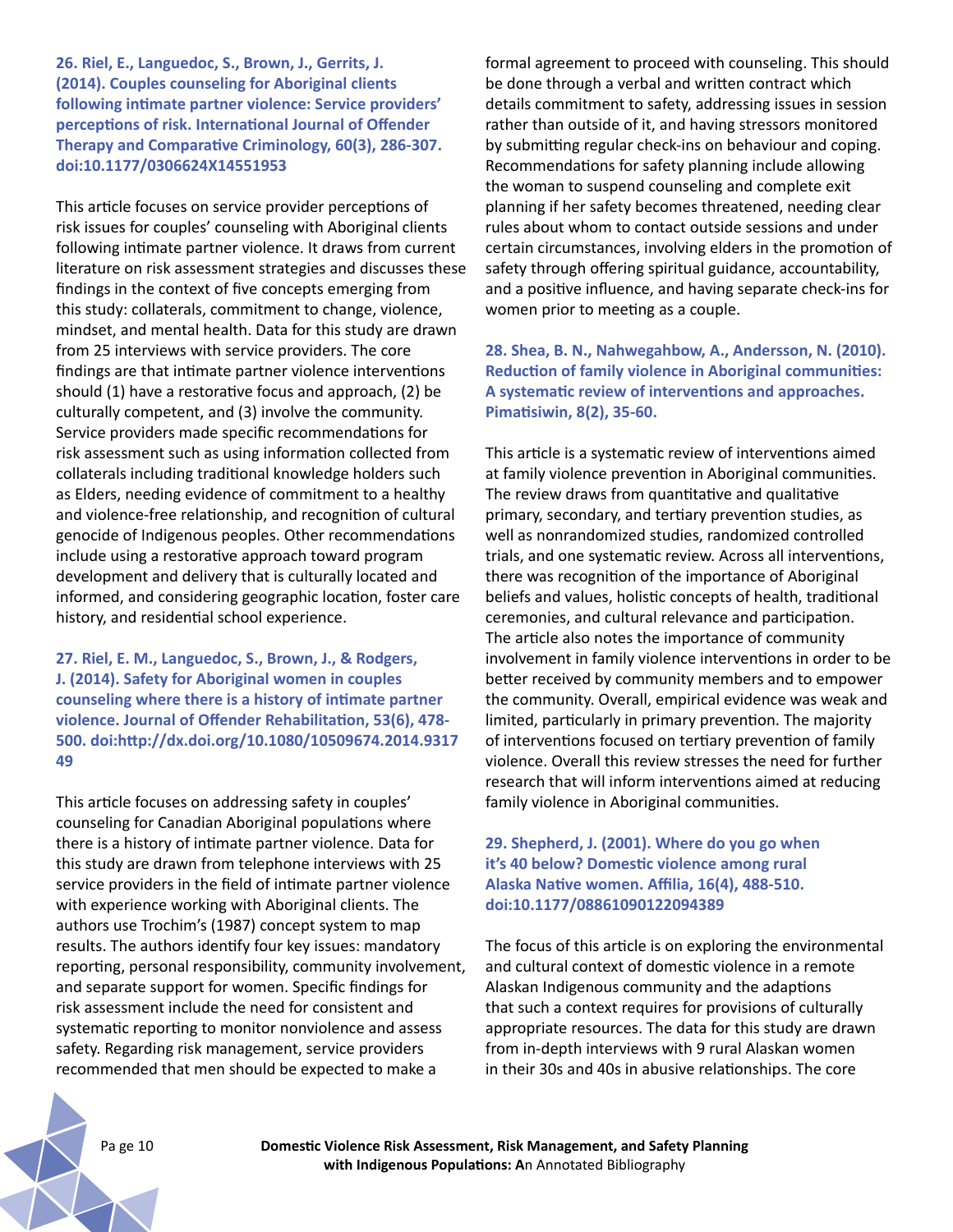findings of this study are environmental factors such as: the isolation of communities, severe weather, lack of adequate law enforcement, the prevalence of alcohol, drugs, and weapons, the absence of public services, the lack of jobs, and infrequent visits by mental health professions affect women from leaving abusive situations the most. Cultural factors that influence a woman from leaving an abusive situation include: women do not want to draw attention to themselves or cause conflict and women do not want to leave their home village. Recommendations for risk management include specific training in the area of family violence for officers and money for women and children to travel to get out of dangerous situations and unhealthy environments and the formation of locally based and culturally appropriate safe homes and shelters.

### **30. Stewart, L. A., & Power, J. (2014). Profile and programming needs of federal offenders with histories of intimate partner violence. J Interpers Violence, 29(15), 2723-2747. doi:10.1177/0886260514526059**

This article analyzes data on male perpetrators of domestic violence in the Correctional Service of Canada (CSC). Data for this study are drawn from two samples of Canadian male federal domestic violence offenders: offenders in custody or under supervision in January 2001 who had been assessed on the FVRAS at intake (n = 15,166), and offenders in CSC from 2002 to 2010 who had been screened on FVRAS, had evidence of a domestic violence associated behaviour, and had a moderate or high rating on the SARA assessment ( $n = 4,261$ ). This study also includes a randomized comparison group of offenders under CSC supervision over the same time period and who were screened on FVRAS with no evidence of domestic violence history (n = 4,261). According to the authors, domestic violence offenders had higher risk and criminogenic need ratings, more extensive criminal histories, more learning disabilities, and more mental health problems than those without histories of domestic violence. Overall, Aboriginal and Inuit domestic violence offenders were disproportionately represented relative to their representation in the CSC offender population. Aboriginal domestic violence offenders were more likely to be high risk and high needs, particularly on the measure of alcohol dependence with twice as many offenders having moderate to severe levels of alcohol dependence. The authors find evidence supporting the application of cognitive behavioural programs for moderate to high risk domestic violence offenders. Specific findings for

risk management include the need for interventions for Aboriginal offenders that will address intimate partner violence in conjunction with strategies to reduce alcohol abuse.

**31. Thibodeau, S., & Nixon, G. (2013). Transformation for Native men with assaultive issues: the medicine wheel and Wilber's spectrum of consciousness - A case study. The Canadian Journal of Native Studies, 33(1), 197-216.** 

This article focuses on domestic violence interventions and treatment for Aboriginal men. It advocates for the use of the Medicine Wheel and Wilber's transpersonal spectrum model of development for group treatment of Aboriginal men who have assaulted their female partners. This article describes a male offender's experience in a twelve-week cohort session co-facilitated by a male Elder from the community and one of the authors of the article. The authors argue that, when used together, the Medicine Wheel and Wilber's development model are an effective treatment paradigm for Aboriginal men. Both complement each other and center on balance, interconnectedness, and spirituality, allowing for the resolution of "violent behaviours, cognitive distortions, historical and personal trauma, colonization, and oppression" (p. 210-211). The male offender in the case study reported that he became connected with his Native spirituality, had more respectful relationships with family members, and wanted to continue on his journey with the guidance of his spiritual Elder. Specific findings for safety planning include limited contact with the intimate partner and children in order to stabilize the family and allow for a safer home environment. Other unique contributions of this study include the inclusion of traditional practices to facilitate healing such as storytelling, smudging ceremonies, drumming, sweat lodge ceremonies, and a family and extended family feast. This article also identifies the importance of placing violence within a broad, historical context.

#### **32. Varcoe, C., & Dick, S. B. (2008). The intersecting risks of violence and HIV for rural Aboriginal women in a neocolonial Canadian context. Journal of Aboriginal Health, 4(1), 42-52. doi:10.1177/019394599701900403**

This study focuses on the intersecting risks of violence and HIV for rural Aboriginal women in Canada. Data for this study are drawn from ethnographies, interviews, and focus groups with 30 women ranging from 16 to 58 with selfidentified experiences of violence and risk exposure to HIV

**Domestic Violence Risk Assessment, Risk Management, and Safety Planning** *Page 11* **with Indigenous Populations: A**n Annotated Bibliography